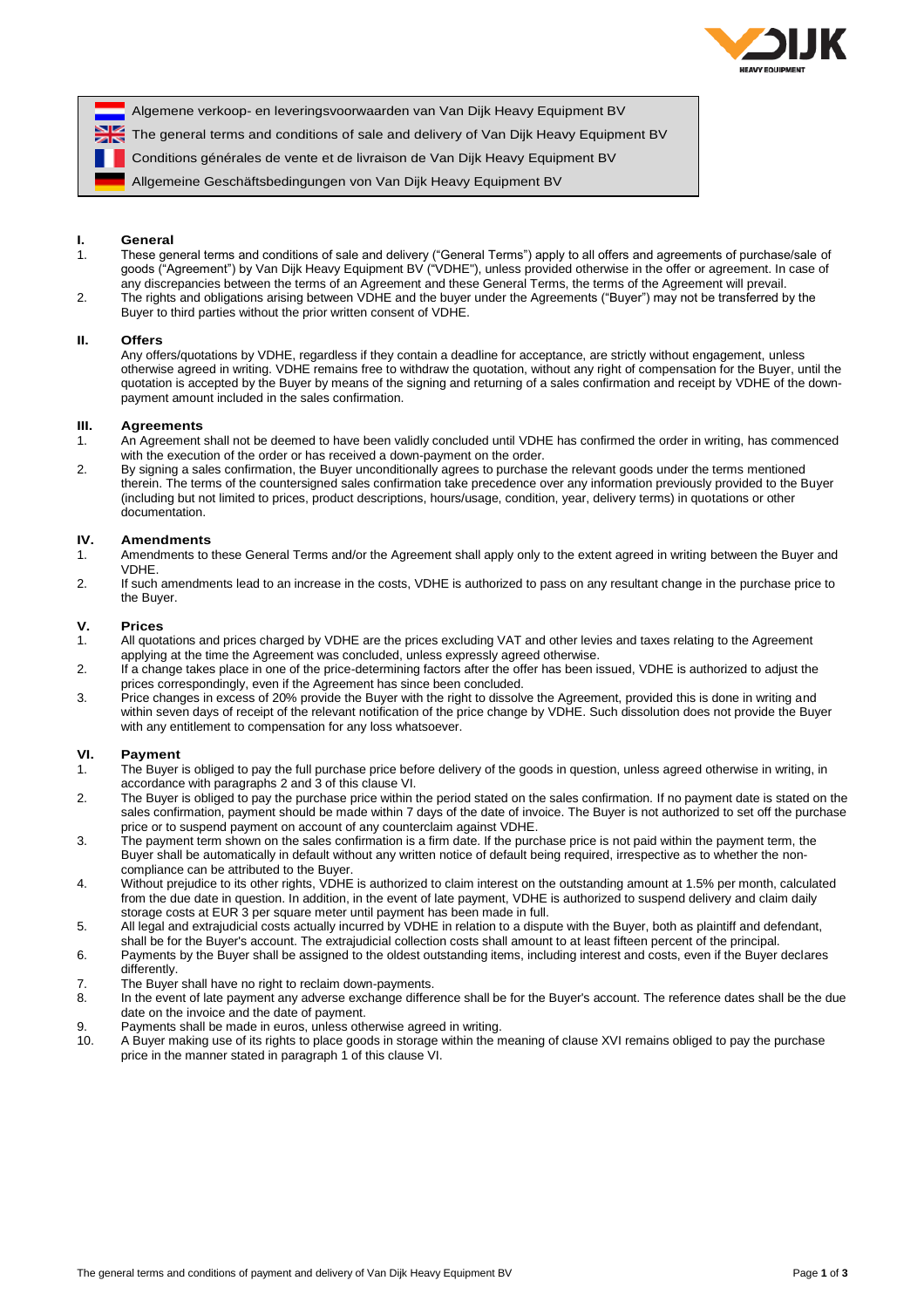

## **VII. Delivery date, delivery risk**

- The delivery period mentioned or agreed in the offer and/or order confirmation and/or Agreement may in no circumstances be regarded as a firm date. Late delivery by VDHE shall accordingly not count as breach of contract.
- 2. The specified/agreed delivery period shall at any event, but not exclusively, be automatically extended by the period(s) during which:
	- Arrival and/or dispatch its delayed and/or there are any other circumstances temporarily preventing execution, irrespective as to whether this may be attributed to VDHE;
	- The Buyer fails to discharge one or more of its obligations vis-à-vis VDHE or there are well-grounded fears that it will fail to do so;
	- The Buyer does not enable VDHE to execute the Agreement; this situation arises for example if the Buyer fails to advise the place of delivery or to make available the details, equipment or facilities required for execution.
- 3. Equally, the Buyer may not refuse to receive or pay for the goods and/or demand compensation for direct or consequential loss or for costs incurred by the Buyer or by third parties in the event that the agreed delivery period is exceeded.
- 4. Delivery shall be deemed to have taken place at the point at which the goods have been placed at the Buyer's disposal by VDHE. Unless otherwise agreed delivery shall be made "Indumastraat 10, Deurne". As from the time of delivery, the goods become the sole responsibility of the Buyer. VDHE encourages the Buyer to take out adequate insurance cover as VDHE cannot be held responsible for any incidents of damage, unless otherwise agreed in writing.
- 5. All goods are transported and loaded at the Buyer's cost and risk, even if the consignment is sent carriage paid.
- 6. If VDHE arranges consignment of the goods at the Buyer's request, the time, method of consignment and consignment route shall be at VDHE's choice.
- 7. Transport insurance will only be taken out by VDHE at the express request of the Buyer; all the associated costs will be for the Buyer's account.
- 8. If VDHE has provided any equipment for the transportation or arranged for this to be done by a third-party, where appropriate after payment of a deposit, the Buyer shall be obliged to return the equipment to the address specified by VDHE, in the absence of which the Buyer will be liable to pay VDHE compensation.
- 9. Any equipment within the meaning of the previous paragraph must be returned in the condition in which it was received before transportation. VDHE is authorized to have the equipment inspected by an expert after use. The Buyer is obliged to pay compensation for any damage to the equipment provided to it.
- 10. Premature and/or partial deliveries are permitted; in this regard the Buyer is obliged to settle the invoice in question as though it concerned a separate transaction.

### **VIII. Exchange/Guarantee**

- 1. Each and every good sold and delivered under an Agreement will be sold "as is, where is", without any guarantees or warranties, express or implied, statutory (conformiteit) or otherwise of any nature whatsoever being extended. Without limiting the generality of the foregoing, VDHE makes no representation or warranty that any of the goods are fit for any particular purpose, are merchantable or financeable, are of any particular age, year of manufacture, model make or condition or are suitable or eligible for import into any particular country or jurisdiction, unless expressly indicated otherwise.
- 2. Purchased goods may not be exchanged or returned.<br>3. If VDHE has supplied the buyer with new goods no of
- If VDHE has supplied the buyer with new goods, no other warranties apply than the manufacturer's warranty. The Buyer can only rely on the manufacturer's warranty, provided it has complied with the terms and conditions stated therein.

## **IX. Inspection**

The buyer has the right to inspect the goods before delivery at a place and time determined by VDHE. The costs of such inspection shall be for the buyer's account. The buyer accepts the goods in the condition it was in at the time of inspection.

# **X. Non-compliance/dissolution/suspension**

- VDHE is authorized to dissolve the Agreement with immediate effect, without legal intervention, in full or in part, or to suspend its execution, without prejudice to its other rights to compliance and/or compensation, in the following instances:
	- the Buyer fails to comply with any obligation it may have towards VDHE, and does not cure such failure within a reasonable period after it was given notice of default by VDHE. No notice of default is required if the failure cannot be cured by the Buyer;
	- the Buyer seeks a (temporary) postponement of payment or files for bankruptcy;
	- bankruptcy proceedings are instituted against the Buyer;
	- the Buyer's business is shut down or liquidated;
	- the Buyer enters into a private composition with its creditors;
	- the Buyer, after having been invited in writing by VDHE to provide security for its obligations under the Agreement, fails to do so in a form satisfactory to VDHE within seven days after the notification.
- 2. If VDHE dissolves the Agreement pursuant to paragraph 1 of this Clause X in full or in part, any claim on the Buyer shall become immediately due and payable, without VDHE being obliged to pay compensation.
- 3. If VDHE dissolves the Agreement pursuant to paragraph 1 of this Clause X in full or in part because the Buyer failed to make payment in time:
	- the down-payment made to VDHE shall be used as a compensation for the losses and damages incurred by VDHE as a result thereof (without such down-payment being the full compensation VDHE is entitled to);
	- VDHE may at its own discretion resell the goods and charge the Buyer a 15% handling fee plus any price difference between the original selling price and the price VDHE subsequently sells the goods for.

#### **XI. Retention of title**

- 1. Delivery is made subject to retention of title. Title to the goods remains with VDHE until VDHE has received payment in full for all goods delivered or to be delivered by VDHE to the Buyer and/or for all activities performed or to be performed in respect of the delivery, as well as in respect of claims on account of failure to perform on the part of the Buyer, on whatever grounds.
- 2. If VDHE dissolves the Agreement pursuant to paragraph 1 of Clause X in full or in part, VDHE is authorized to repossess the delivered goods that have remained its property in accordance with paragraph 1 of this Clause XI.
- 3. In so far as necessary for its normal business operations, the Buyer is authorized to make use of the goods that are subject to retention of title. If the Buyer makes use of this right, it will be obliged to make delivery to third parties of the goods subject to similar retention of title as retained by VDHE. The Buyer is also required to provide VDHE at first request with an undisclosed pledge on the claims that it has or will obtain on those third parties in connection with the sale of the goods. Should the Buyer refuse to do so, this provision shall constitute irrevocable authority on the part of VDHE to institute such an undisclosed pledge.
- 4. The Buyer is not authorized to sell the goods that are subject to the retention of title other than in the course of its normal business operations, to pledge them or in any way infringe VDHE's retention of title by the establishment of a restricted real right or otherwise.